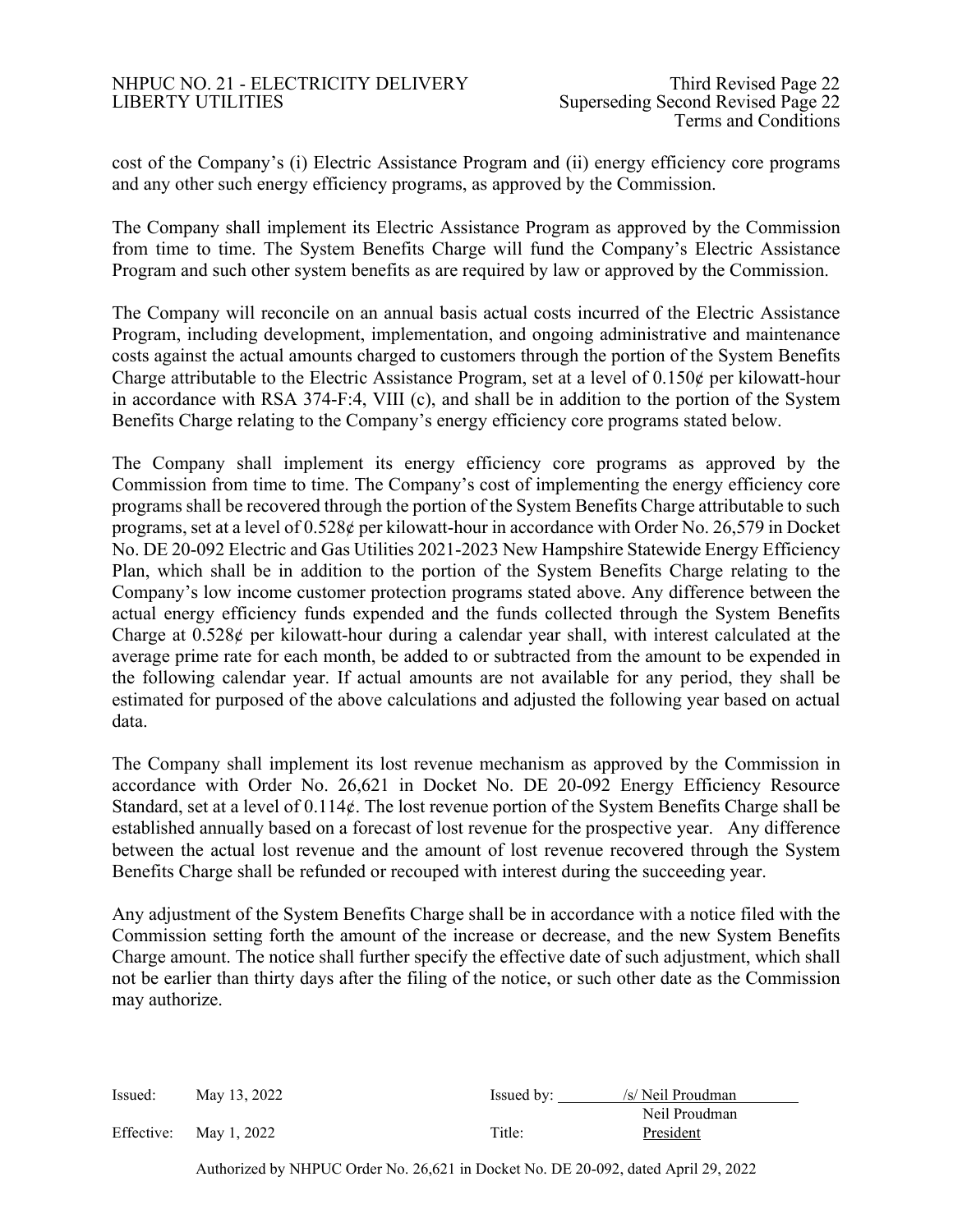| <b>System Benefits Charge</b>      |                 |  |  |  |  |  |  |  |  |  |
|------------------------------------|-----------------|--|--|--|--|--|--|--|--|--|
| Electric Assistance Program (EAP)  | $0.150\epsilon$ |  |  |  |  |  |  |  |  |  |
| <b>Energy Efficiency Programs</b>  | 0.528c          |  |  |  |  |  |  |  |  |  |
| Lost Revenue Mechanism             | 0.114¢          |  |  |  |  |  |  |  |  |  |
| <b>Total System Benefit Charge</b> | 0.792c          |  |  |  |  |  |  |  |  |  |

42. Late Payment Charge

The rates and charges billed under this Tariff are net, billed monthly and payable upon presentation of the bill. However, Customers who receive Delivery Service under Residential Rate D, Residential Time-of-Day Rate D-10, OR General Service Rate G-3, may elect to pay for all service rendered under these rates, as well as Energy Service Rate ES, on a Levelized Payment Plan available upon application to the Company.

For Customers rendered Delivery Service under General Service Rate G-3, General Long Hour Service Rate G-2 or General Service Time-of-Use Rate G-1, all amounts previously billed but remaining unpaid after the due date printed on the bill shall be subject to a late payment charge of one and one-half percent  $(1 \frac{1}{2} \%)$  thereof, such amounts to include any prior unpaid late payment charges.

The late payment charge is not applicable to Customers taking service under Rate D and Rate D-10, or past due balances of General Service Rate G-3 or Outdoor Lighting Rate M Customers who are abiding by the terms of an extended payment arrangement agreed to by the Company.

43. Provisions for Billing Charges Associated with Meter Diversions and Damage to Company Equipment in Connection Therewith

In case of loss or damage to the Company's property on a Customer's premises the Customer shall pay to the Company the value of the property or the cost of making good the loss or damage.

In those cases where, as a result of or in connection with diversion of electricity supplied by the Company to the Customer's premises, whether such diversion is carried out by bypassing the meter or other measuring device or by other means, the Company incurs expense for labor and/or materials, the Customer responsible therefore will be charged the costs incurred by the Company for such labor and materials. The costs so chargeable may include, but are not limited to, the cost of investigating the diversion and the miscellaneous charges for service associated therewith, the cost of supplying and installing an exchange meter, the cost of furnishing and installing tamperresistant devices, the cost of testing the meter associated with the diversion and the cost of replacement of a meter which has been damaged.

| Issued: | May 13, 2022           | Issued by: | /s/ Neil Proudman |
|---------|------------------------|------------|-------------------|
|         |                        |            | Neil Proudman     |
|         | Effective: May 1, 2022 | Title:     | President         |

Authorized by NHPUC Order No. 26,621 in Docket No. DE 20-092, dated April 29, 2022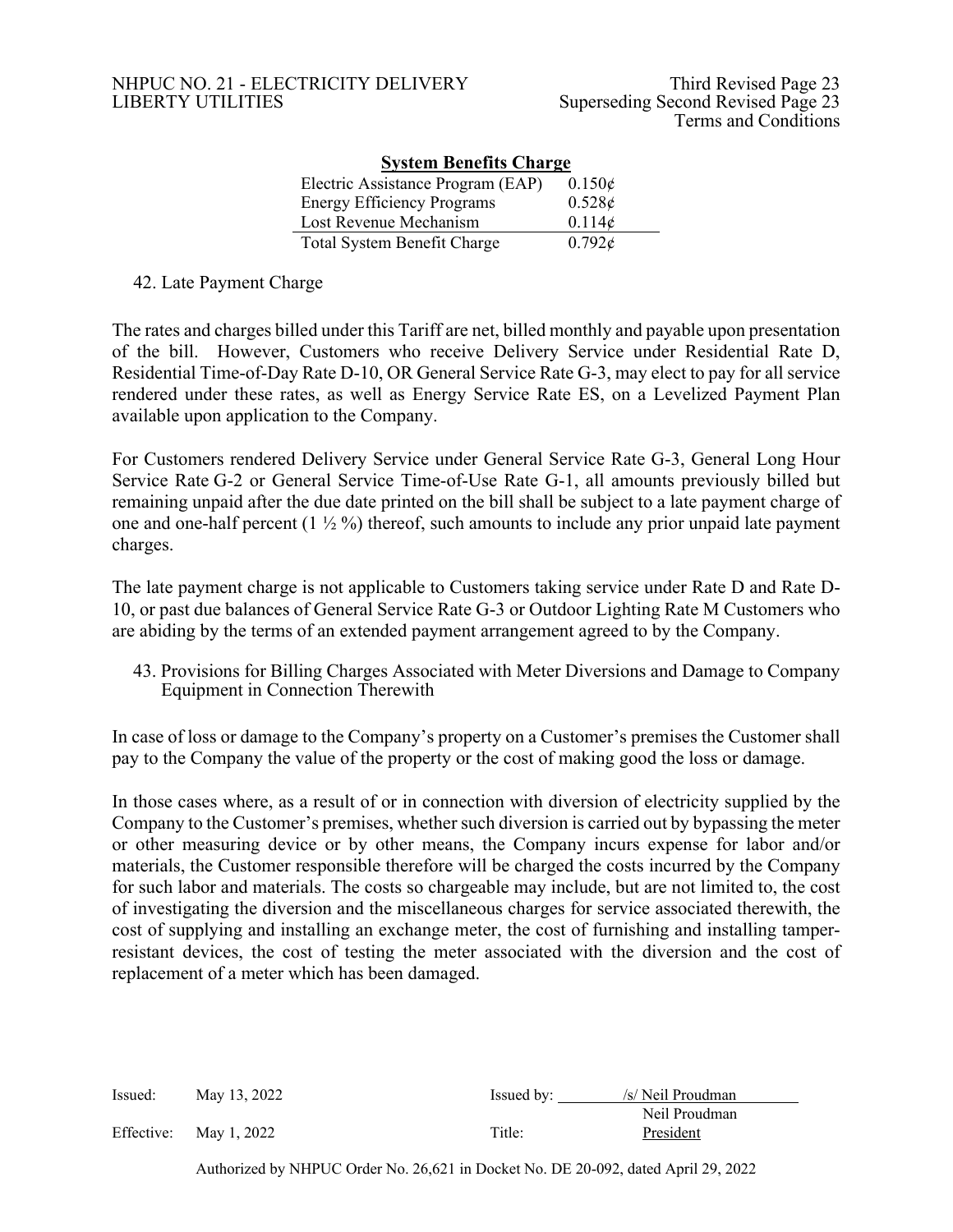|                           |                 |               |              |            |            | FOR USAGE ON AND AFTER MAY 1, 2022 |           |                          |          |                                        |                 |              |              |         |
|---------------------------|-----------------|---------------|--------------|------------|------------|------------------------------------|-----------|--------------------------|----------|----------------------------------------|-----------------|--------------|--------------|---------|
|                           |                 |               |              |            |            |                                    |           | Storm                    |          |                                        |                 |              |              |         |
|                           |                 |               |              |            | <b>Net</b> |                                    | Stranded  | Recovery                 | System   | Electricity                            | Total           |              |              |         |
|                           |                 |               | Distribution | REP/       |            | Distribution Transmission          | Cost      | Adjustment               | Benefits | Consumption                            | <b>Delivery</b> | Energy       |              | Total   |
| Rate                      | <b>Blocks</b>   |               | Charge       | <b>VMP</b> | Charge     | Charge                             | Charge    | Factor                   | Charge   | Tax                                    | Service         | Service      |              | Rate    |
| D                         | Customer Charge | \$            | 14.74        |            | 14.74      |                                    |           |                          |          |                                        | 14.74           |              | $\mathbf{s}$ | 14.74   |
|                           | All kWh         | $\mathbf{s}$  | 0.06038      | 0.00001    | 0.06039    | 0.03635                            | (0.00051) | ÷                        | 0.00792  | ÷.                                     | 0.10415         | 0.11119      | s            | 0.21534 |
| Off Peak Water            |                 |               |              |            |            |                                    |           |                          |          |                                        |                 |              |              |         |
| Heating Use 16            | All kWh         | <sup>\$</sup> | 0.05213      | 0.00001    | 0.05214    | 0.03635                            | (0.00051) | ÷.                       | 0.00792  |                                        | 0.09590         | 0.11119      | S            | 0.20709 |
| Hour Control <sup>1</sup> |                 |               |              |            |            |                                    |           |                          |          |                                        |                 |              |              |         |
| Off Peak Water            |                 |               |              |            |            |                                    |           |                          |          |                                        |                 |              |              |         |
| Heating Use 6             | All kWh         | \$            | 0.05310      | 0.00001    | 0.05311    | 0.03635                            | (0.00051) | ä,                       | 0.00792  | ä,                                     | 0.09687         | 0.11119      | S            | 0.20806 |
| Hour Control              |                 |               |              |            |            |                                    |           |                          |          |                                        |                 |              |              |         |
| Farm <sup>1</sup>         | All kWh         | $\mathbb{S}$  | 0.05699      | 0.00001    | 0.05700    | 0.03635                            | (0.00051) | $\omega$                 | 0.00792  | ÷.                                     | 0.10076         | 0.11119      | $\mathbb S$  | 0.21195 |
|                           | Customer Charge | $\mathsf{\$}$ | 14.74        |            | 14.74      |                                    |           |                          |          |                                        | 14.74           |              | $\mathbf{s}$ | 14.74   |
| $D-10$                    | On Peak kWh     | \$            | 0.12809      | 0.00001    | 0.12810    | 0.02338                            | (0.00051) | ÷,                       | 0.00792  | ä,                                     | 0.15889         | 0.11119      | $\mathbf s$  | 0.27008 |
|                           | Off Peak kWh    | $\mathbb{S}$  | 0.00172      | 0.00001    | 0.00173    | 0.02338                            | (0.00051) | ä,                       | 0.00792  | ä,                                     | 0.03252         | 0.11119      | $\mathbf s$  | 0.14371 |
|                           | Customer Charge | \$            | 444.70       |            | 444.70     |                                    |           |                          |          |                                        | 444.70          |              | $\mathbf{s}$ | 444.70  |
|                           | Demand Charge   | \$            | 9.43         |            | 9.43       |                                    |           |                          |          |                                        | 9.43            |              | S            | 9.43    |
|                           | On Peak kWh     | $\mathbf S$   | 0.00603      | 0.00001    | 0.00604    | 0.02492                            | (0.00051) |                          | 0.00792  |                                        | 0.03837         |              |              |         |
|                           |                 |               |              |            |            |                                    |           |                          |          | Effective 2/1/22, usage on or after    |                 | 0.20258      | S            | 0.24095 |
|                           |                 |               |              |            |            |                                    |           |                          |          | Effective 3/1/22, usage on or after    |                 | 0.13422      | S            | 0.17259 |
|                           |                 |               |              |            |            |                                    |           |                          |          |                                        |                 |              |              |         |
|                           |                 |               |              |            |            |                                    |           |                          |          | Effective 4/1/22, usage on or after    |                 | 0.08985      | S            | 0.12822 |
|                           |                 |               |              |            |            |                                    |           |                          |          | Effective 5/1/22, usage on or after    |                 | 0.07084      | S            | 0.10921 |
| $G-1$                     |                 |               |              |            |            |                                    |           |                          |          | Effective $6/1/22$ , usage on or after |                 | 0.07443      | S            | 0.11280 |
|                           |                 |               |              |            |            |                                    |           |                          |          | Effective 7/1/22, usage on or after    |                 | 0.08324      | S            | 0.12161 |
|                           | Off Peak kWh    | $\mathbf S$   | 0.00178      | 0.00001    | 0.00179    | 0.02492                            | (0.00051) |                          | 0.00792  |                                        | 0.03412         |              |              |         |
|                           |                 |               |              |            |            |                                    |           |                          |          | Effective 2/1/22, usage on or after    |                 | 0.20258      | <b>S</b>     | 0.23670 |
|                           |                 |               |              |            |            |                                    |           |                          |          | Effective 3/1/22, usage on or after    |                 | 0.13422 S    |              | 0.16834 |
|                           |                 |               |              |            |            |                                    |           |                          |          | Effective $4/1/22$ , usage on or after |                 | $0.08985$ \$ |              | 0.12397 |
|                           |                 |               |              |            |            |                                    |           |                          |          | Effective 5/1/22, usage on or after    |                 | 0.07084      | $\mathbf s$  | 0.10496 |
|                           |                 |               |              |            |            |                                    |           |                          |          | Effective $6/1/22$ , usage on or after |                 | $0.07443$ \$ |              | 0.10855 |
|                           |                 |               |              |            |            |                                    |           |                          |          | Effective 7/1/22, usage on or after    |                 | 0.08324      | $\mathbf s$  | 0.11736 |
|                           | Customer Charge | \$            | 74.11        |            | 74.11      |                                    |           |                          |          |                                        | 74.11           |              | $\mathbf{s}$ | 74.11   |
|                           | Demand Charge   | $\mathbb{S}$  | 9.48         |            | 9.48       |                                    |           |                          |          |                                        | 9.48            |              | S            | 9.48    |
|                           | All kWh         | $\mathbb{S}$  | 0.00239      | 0.00001    | 0.00240    | 0.02529                            | (0.00051) |                          | 0.00792  |                                        | 0.03510         |              |              |         |
|                           |                 |               |              |            |            |                                    |           |                          |          | Effective 2/1/22, usage on or after    |                 | 0.20258      | S            | 0.23768 |
| $G-2$                     |                 |               |              |            |            |                                    |           |                          |          | Effective 3/1/22, usage on or after    |                 | 0.13422      | S            | 0.16932 |
|                           |                 |               |              |            |            |                                    |           |                          |          | Effective 4/1/22, usage on or after    |                 | 0.08985      | $\mathbf{s}$ | 0.12495 |
|                           |                 |               |              |            |            |                                    |           |                          |          | Effective 5/1/22, usage on or after    |                 | 0.07084      | $\mathbf s$  | 0.10594 |
|                           |                 |               |              |            |            |                                    |           |                          |          | Effective 6/1/22, usage on or after    |                 | 0.07443      | $\mathbf{s}$ | 0.10953 |
|                           |                 |               |              |            |            |                                    |           |                          |          | Effective 7/1/22, usage on or after    |                 | 0.08324      | $\mathbf s$  | 0.11834 |
|                           | Customer Charge | \$            | 17.03        |            | 17.03      |                                    |           |                          |          |                                        | 17.03           |              | $\mathbf{s}$ | 17.03   |
| $G-3$                     | All kWh         | \$            | 0.05398      | 0.00001    | 0.05399    | 0.03014                            | (0.00051) | $\overline{\phantom{a}}$ | 0.00792  |                                        | 0.09154         | 0.11119      | s            | 0.20273 |
|                           | Customer Charge | $\mathsf{\$}$ | 14.74        |            | 14.74      |                                    |           |                          |          |                                        | 14.74           |              | $\pmb{s}$    | 14.74   |
| T                         | All kWh         | \$            | 0.04871      | 0.00001    | 0.04872    | 0.02615                            | (0.00051) | $\sim$                   | 0.00792  | $\sim$                                 | 0.08228         | 0.11119      | s            | 0.19347 |
|                           | Minimum Charge  | \$            | 17.03        |            | 17.03      |                                    |           |                          |          |                                        | 17.03           |              | \$           | 17.03   |
| $\mathbf{V}$              | All kWh         | S.            | 0.05552      | 0.00001    | 0.05553    | 0.03003                            | (0.00051) | ä,                       | 0.00792  |                                        | 0.09297         | 0.11119      | s            | 0.20416 |

RATES EFFECTIVE MAY 1, 2022

<sup>1</sup> Rate is a subset of Domestic Rate D

Dated: May 13, 2022 Neil Proudman Effective: May 1, 2022 Title: President Title: President

Issued by: /s/Neil Proudman<br>Neil Proudman

Authorized by NHPUC Order No. 26,619 in Docket No. DE 22-018, dated April 28, 2022, NHPUC Order No. 26,620 in Docket No. DE 22-014, dated April 28, 2022, and NHPUC Order No. 26,621 in Docket No. DE 20-092, dated April 29, 2022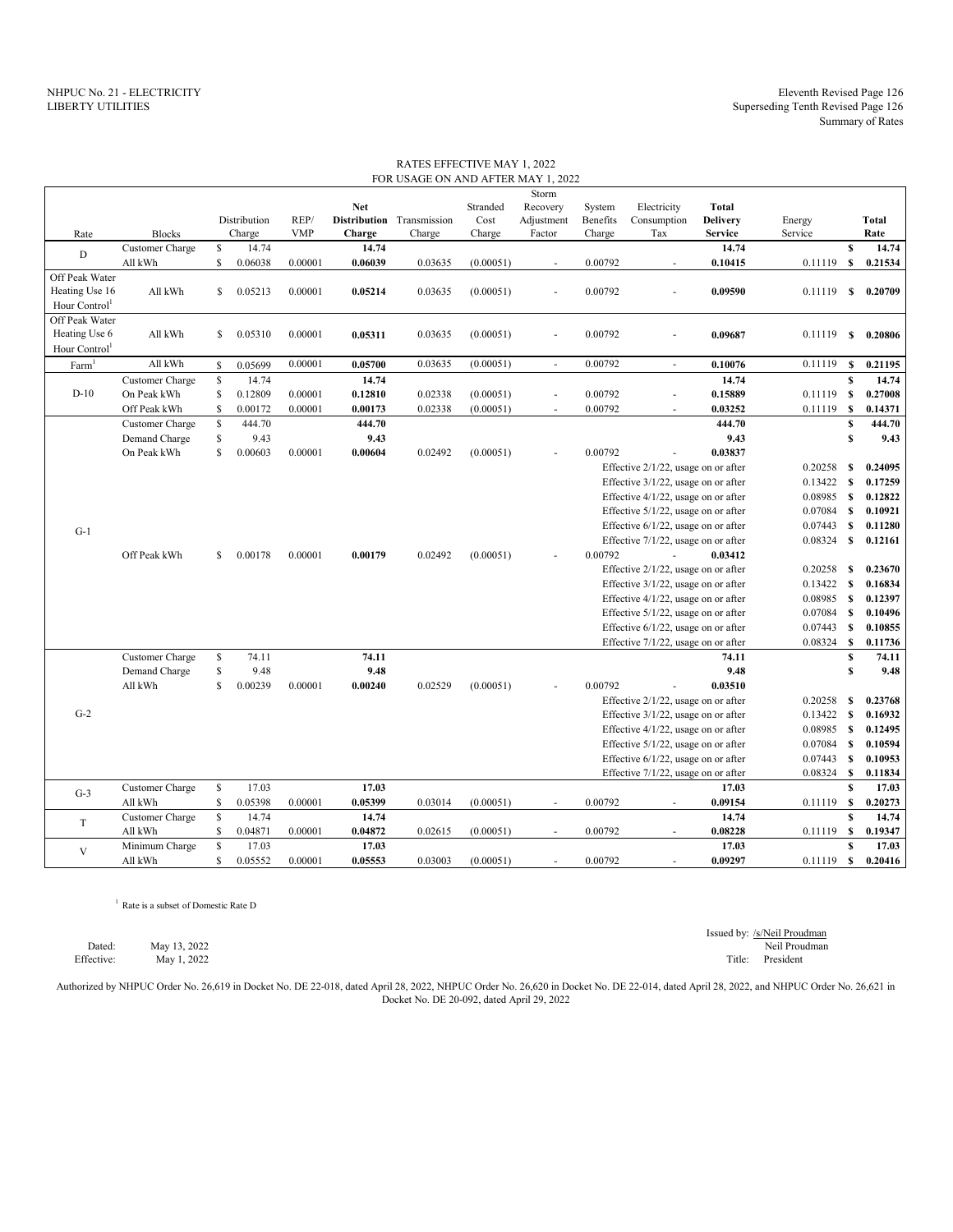|           |                                      |              |            |            | FOR USAGE ON AND AFTER MAY 1, 2022 |            |            |           |                |                 |           |              |
|-----------|--------------------------------------|--------------|------------|------------|------------------------------------|------------|------------|-----------|----------------|-----------------|-----------|--------------|
|           |                                      |              |            |            |                                    |            | Storm      |           |                |                 |           |              |
|           |                                      |              |            | <b>Net</b> |                                    | Stranded   | Recovery   | System    | Electricity    | <b>Total</b>    |           |              |
|           |                                      | Distribution | REP/       |            | Distribution Transmission          | Cost       | Adjustment | Benefits  | Consumption    | <b>Delivery</b> | Energy    | <b>Total</b> |
| Rate      | <b>Blocks</b>                        | Charge       | <b>VMP</b> | Charge     | Charge                             | Charge     | Factor     | Charge    | Tax            | <b>Service</b>  | Service   | Rate         |
|           | Customer Charge                      | \$14.74      |            | \$14.74    |                                    |            |            |           |                |                 |           | \$14.74      |
|           | Monday through Friday                |              |            |            |                                    |            |            |           |                |                 |           |              |
|           | Off Peak                             | \$0.03955    | \$0.00001  | \$0.03956  | $(\$0.00291)$                      | (S0.00051) |            | \$0.00792 |                | \$0.04406       | \$0.03733 | \$0.08139    |
|           | Mid Peak                             | \$0.05820    | \$0.00001  | \$0.05821  | \$0.00733                          | (S0.00051) |            | \$0.00792 |                | \$0.07295       | \$0.06279 | \$0.13574    |
| $D-11$    | <b>Critical Peak</b>                 | \$0.10548    | \$0.00001  | \$0.10549  | \$0.19363                          | (S0.00051) |            | \$0.00792 | ä,             | \$0.30653       | \$0.13117 | \$0.43770    |
|           |                                      |              |            |            |                                    |            |            |           |                |                 |           |              |
|           | Saturday through Sunday and Holidays |              |            |            |                                    |            |            |           |                |                 |           |              |
|           | Off Peak                             | \$0.03955    | \$0.00001  | \$0.03956  | $(\$0.00291)$                      | (S0.00051) |            | \$0.00792 |                | \$0.04406       | \$0.03733 | \$0.08139    |
|           | Mid Peak                             | \$0.05820    | \$0.00001  | \$0.05821  | \$0.00733                          | (S0.00051) | $\sim$     | \$0.00792 | $\overline{a}$ | \$0.07295       | \$0.06279 | \$0.13574    |
|           | Customer Charge                      | \$11.35      |            | \$11.35    |                                    |            |            |           |                |                 |           | \$11.35      |
|           | Monday through Friday                |              |            |            |                                    |            |            |           |                |                 |           |              |
|           | Off Peak                             | \$0.03955    | \$0.00001  | \$0.03956  | $(\$0.00291)$                      | (S0.00051) |            | \$0.00792 |                | \$0.04406       | \$0.03733 | \$0.08139    |
|           | Mid Peak                             | \$0.05820    | \$0.00001  | \$0.05821  | \$0.00733                          | (S0.00051) | ×.         | \$0.00792 | ÷,             | \$0.07295       | \$0.06279 | \$0.13574    |
| Rate EV   | <b>Critical Peak</b>                 | \$0.10548    | \$0.00001  | \$0.10549  | \$0.19363                          | (S0.00051) |            | \$0.00792 |                | \$0.30653       | \$0.13117 | \$0.43770    |
|           |                                      |              |            |            |                                    |            |            |           |                |                 |           |              |
|           | Saturday through Sunday and Holidays |              |            |            |                                    |            |            |           |                |                 |           |              |
|           | Off Peak                             | \$0.03955    | \$0.00001  | \$0.03956  | (\$0.00291)                        | (S0.00051) | ÷.         | \$0.00792 | ÷,             | \$0.04406       | \$0.03733 | \$0.08139    |
|           | Mid Peak                             | \$0.05820    | \$0.00001  | \$0.05821  | \$0.00733                          | (S0.00051) |            | \$0.00792 |                | \$0.07295       | \$0.06279 | \$0.13574    |
|           | Luminaire Charge                     |              |            |            |                                    |            |            |           |                |                 |           |              |
|           | <b>HPS 4,000</b>                     | \$8.72       |            | \$8.72     |                                    |            |            |           |                |                 |           | \$8.72       |
|           | HPS 9,600                            | \$10.08      |            | \$10.08    |                                    |            |            |           |                |                 |           | \$10.08      |
|           | HPS 27,500                           | \$16.73      |            | \$16.73    |                                    |            |            |           |                |                 |           | \$16.73      |
|           | HPS 50,000                           | \$20.81      |            | \$20.81    |                                    |            |            |           |                |                 |           | \$20.81      |
|           | HPS 9,600 (Post Top)                 | \$11.83      |            | \$11.83    |                                    |            |            |           |                |                 |           | \$11.83      |
|           | <b>HPS 27,500 Flood</b>              | \$16.91      |            | \$16.91    |                                    |            |            |           |                |                 |           | \$16.91      |
| M         | HPS 50,000 Flood                     | \$22.58      |            | \$22.58    |                                    |            |            |           |                |                 |           | \$22.58      |
|           | Incandescent 1,000                   | \$11.19      |            | \$11.19    |                                    |            |            |           |                |                 |           | \$11.19      |
|           | Mercury Vapor 4,000                  | \$7.74       |            | \$7.74     |                                    |            |            |           |                |                 |           | \$7.74       |
|           | Mercury Vapor 8,000                  | \$8.69       |            | \$8.69     |                                    |            |            |           |                |                 |           | \$8.69       |
|           | Mercury Vapor 22,000                 | \$15.54      |            | \$15.54    |                                    |            |            |           |                |                 |           | \$15.54      |
|           | Mercury Vapor 63,000                 | \$26.26      |            | \$26.26    |                                    |            |            |           |                |                 |           | \$26.26      |
|           | Mercury Vapor 22,000 Flood           | \$17.78      |            | \$17.78    |                                    |            |            |           |                |                 |           | \$17.78      |
|           | Mercury Vapor 63,000 Flood           | \$34.44      |            | \$34.44    |                                    |            |            |           |                |                 |           | \$34.44      |
|           | Luminaire Charge                     |              |            |            |                                    |            |            |           |                |                 |           |              |
|           | 30 Watt Pole Top                     | \$5.66       |            | \$5.66     |                                    |            |            |           |                |                 |           | \$5.66       |
|           | 50 Watt Pole Top                     | \$5.90       |            | \$5.90     |                                    |            |            |           |                |                 |           | \$5.90       |
|           | 130 Watt Pole Top                    | \$9.10       |            | \$9.10     |                                    |            |            |           |                |                 |           | \$9.10       |
|           |                                      |              |            |            |                                    |            |            |           |                |                 |           |              |
| LED-1     | 190 Watt Pole Top                    | \$17.44      |            | \$17.44    |                                    |            |            |           |                |                 |           | \$17.44      |
|           | 30 Watt URD                          | \$13.18      |            | \$13.18    |                                    |            |            |           |                |                 |           | \$13.18      |
|           | 90 Watt Flood                        | \$8.96       |            | \$8.96     |                                    |            |            |           |                |                 |           | \$8.96       |
|           | 130 Watt Flood                       | \$10.31      |            | \$10.31    |                                    |            |            |           |                |                 |           | \$10.31      |
|           | 30 Watt Caretaker                    | \$5.07       |            | \$5.07     |                                    |            |            |           |                |                 |           | \$5.07       |
|           | Pole-Wood                            | \$9.87       |            | \$9.87     |                                    |            |            |           |                |                 |           | \$9.87       |
|           | Fiberglass - Direct Embedded         | \$10.28      |            | \$10.28    |                                    |            |            |           |                |                 |           | \$10.28      |
| Poles     | Fiberglass w/Foundation <25 ft       | \$17.35      |            | \$17.35    |                                    |            |            |           |                |                 |           | \$17.35      |
|           | Fiberglass w/Foundation >=25 ft      | \$29.01      |            | \$29.01    |                                    |            |            |           |                |                 |           | \$29.01      |
|           | Metal Poles - Direct Embedded        | \$20.68      |            | \$20.68    |                                    |            |            |           |                |                 |           | \$20.68      |
|           | Metal Poles with Foundation          | \$24.95      |            | \$24.95    |                                    |            |            |           |                |                 |           | \$24.95      |
| M & LED-1 | All kWh                              | \$0.04152    | \$0.00001  | \$0.04153  | \$0.01928                          | (S0.00052) | \$0.00000  | \$0.00792 | \$0.00000      | \$0.06821       | \$0.11119 | \$0.17940    |
| $LED-2$   | All kWh                              | \$0.04152    | \$0.00001  | \$0.04153  | \$0.01928                          | (S0.00052) | \$0.00000  | \$0.00792 | \$0.00000      | \$0.06821       | \$0.11119 | \$0.17940    |

RATES EFFECTIVE MAY 1, 2022

Issued by: /s/Neil Proudman Dated: May 13, 2022 May 19, 2022 and the control of the control of the control of the control of the control of the control of the control of the control of the control of the control of the control of the control of the c Effective: May 1, 2022 Title: President

Authorized by NHPUC Order No. 26,619 in Docket No. DE 22-018, dated April 28, 2022, NHPUC Order No. 26,620 in Docket No. DE 22-014, dated April 28, 2022, and NHPUC Order No. 26,621 in Docket No. DE 20-092, dated April 29, 2022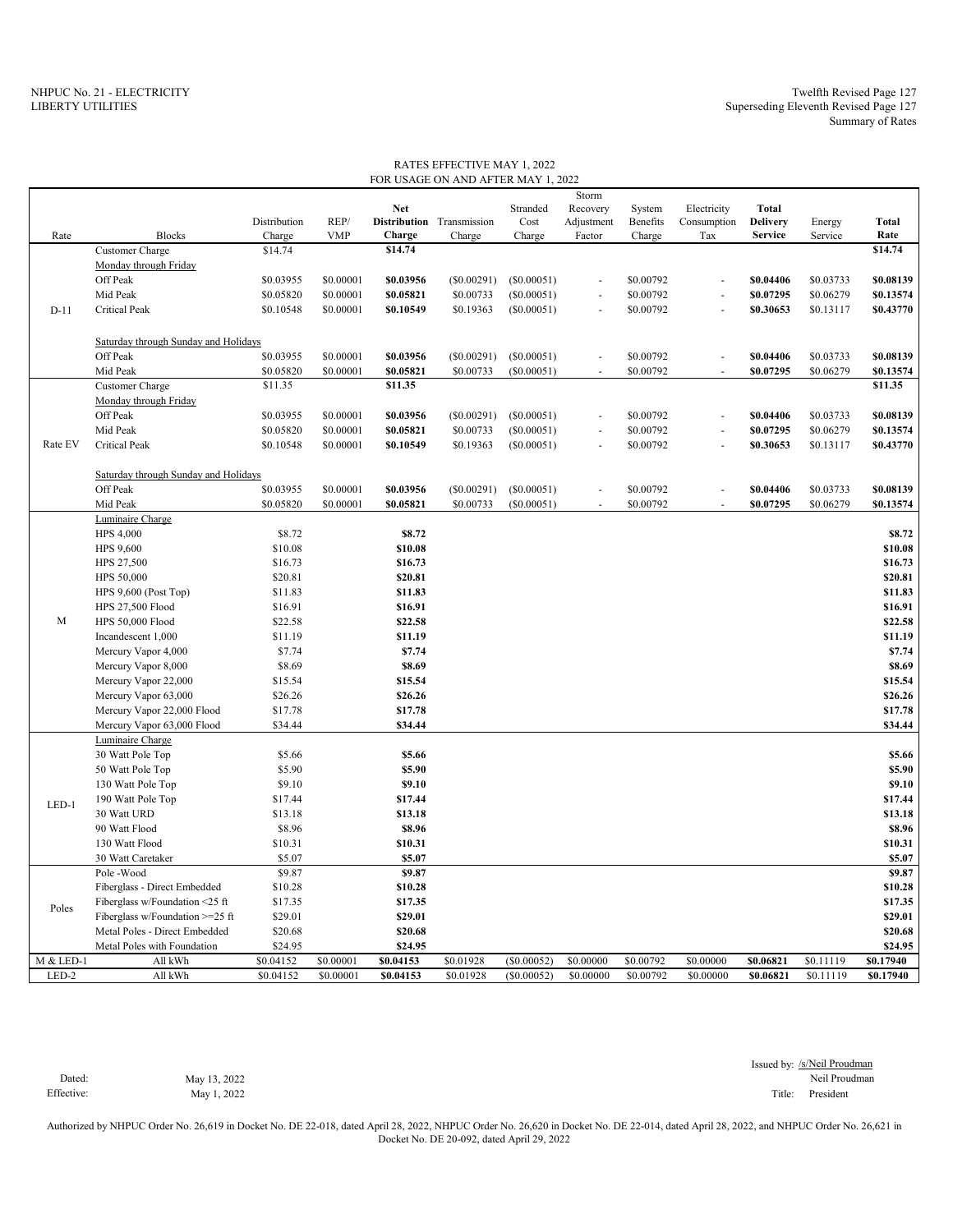## NHPUC NO. 21 - ELECTRICITY DELIVERY Second-Third Revised Page 22 LIBERTY UTILITIES Superseding First Second Revised Page 22

The cost of the Company's (i) Electric Assistance Program and (ii) energy efficiency core programs and any other such energy efficiency programs, as approved by the Commission.

The Company shall implement its Electric Assistance Program as approved by the Commission from time to time. The System Benefits Charge will fund the Company's Electric Assistance Program and such other system benefits as are required by law or approved by the Commission.

The Company will reconcile on an annual basis actual costs incurred of the Electric Assistance Program, including development, implementation, and ongoing administrative and maintenance costs against the actual amounts charged to customers through the portion of the System Benefits Charge attributable to the Electric Assistance Program, set at a level of  $0.150\phi$  per kilowatt-hour in accordance with RSA 374-F:4, VIII (c), and shall be in addition to the portion of the System Benefits Charge relating to the Company's energy efficiency core programs stated below.

The Company shall implement its energy efficiency core programs as approved by the Commission from time to time. The Company's cost of implementing the energy efficiency core programs shall be recovered through the portion of the System Benefits Charge attributable to such programs, set at a level of 0.528¢ per kilowatt-hour in accordance with Order No. 26,579 in Docket No. DE 20-092 Electric and Gas Utilities 2021-2023 New Hampshire Statewide Energy Efficiency Plan, which shall be in addition to the portion of the System Benefits Charge relating to the Company's low income customer protection programs stated above. Any difference between the actual energy efficiency funds expended and the funds collected through the System Benefits Charge at  $0.528\ell$  per kilowatt-hour during a calendar year shall, with interest calculated at the average prime rate for each month, be added to or subtracted from the amount to be expended in the following calendar year. If actual amounts are not available for any period, they shall be estimated for purposed of the above calculations and adjusted the following year based on actual data.

The Company shall implement its lost revenue mechanism as approved by the Commission in accordance with Order No. 26,621 in Docket No. DE 20-092 Energy Efficiency Resource Standard, set at a level of 0.114¢. The lost revenue portion of the System Benefits Charge shall be established annually based on a forecast of lost revenue for the prospective year. Any difference between the actual lost revenue and the amount of lost revenue recovered through the System Benefits Charge shall be refunded or recouped with interest during the succeeding year.

Any adjustment of the System Benefits Charge shall be in accordance with a notice filed with the Commission setting forth the amount of the increase or decrease, and the new System Benefits Charge amount. The notice shall further specify the effective date of such adjustment, which shall not be earlier than thirty days after the filing of the notice, or such other date as the Commission may authorize.

| Issued: | February May 1325, 2022   | Issued by: | /s/ Neil Proudman |
|---------|---------------------------|------------|-------------------|
|         |                           |            | Neil Proudman     |
|         | Effective: Marchy 1, 2022 | Title:     | President         |

Authorized by NHPUC Order No. 26,579621 in Docket No. DE 20-092, dated February April 2910, 2022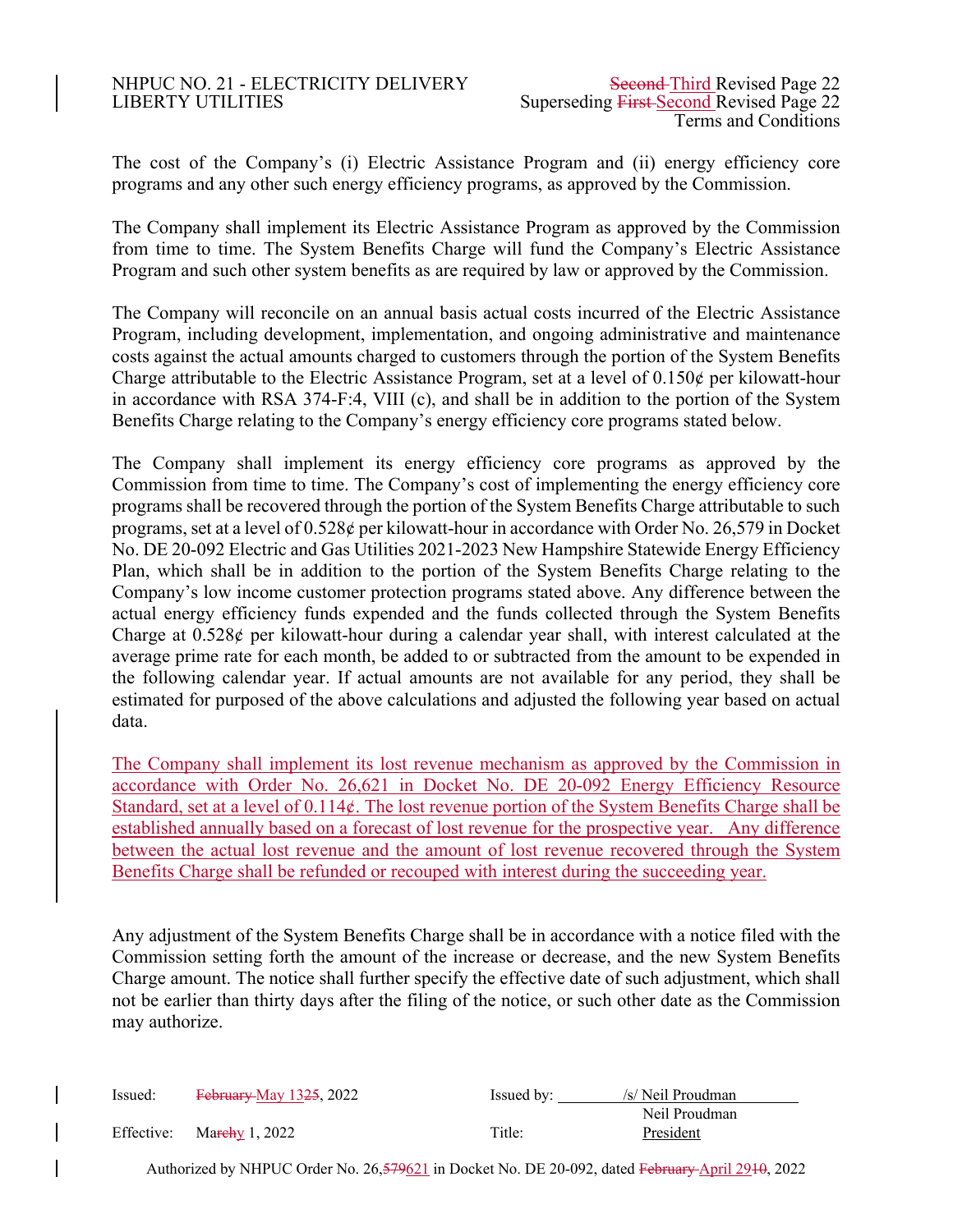| <b>System Benefits Charge</b>      |                 |  |  |  |  |  |  |  |  |  |
|------------------------------------|-----------------|--|--|--|--|--|--|--|--|--|
| Electric Assistance Program (EAP)  | $0.150\epsilon$ |  |  |  |  |  |  |  |  |  |
| <b>Energy Efficiency Programs</b>  | 0.528c          |  |  |  |  |  |  |  |  |  |
| Lost Revenue Mechanism             | 0.000114c       |  |  |  |  |  |  |  |  |  |
| <b>Total System Benefit Charge</b> | 0.678792c       |  |  |  |  |  |  |  |  |  |

42. Late Payment Charge

The rates and charges billed under this Tariff are net, billed monthly and payable upon presentation of the bill. However, Customers who receive Delivery Service under Residential Rate D, Residential Time-of-Day Rate D-10, OR General Service Rate G-3, may elect to pay for all service rendered under these rates, as well as Energy Service Rate ES, on a Levelized Payment Plan available upon application to the Company.

For Customers rendered Delivery Service under General Service Rate G-3, General Long Hour Service Rate G-2 or General Service Time-of-Use Rate G-1, all amounts previously billed but remaining unpaid after the due date printed on the bill shall be subject to a late payment charge of one and one-half percent  $(1 \frac{1}{2} \%)$  thereof, such amounts to include any prior unpaid late payment charges.

The late payment charge is not applicable to Customers taking service under Rate D and Rate D-10, or past due balances of General Service Rate G-3 or Outdoor Lighting Rate M Customers who are abiding by the terms of an extended payment arrangement agreed to by the Company.

43. Provisions for Billing Charges Associated with Meter Diversions and Damage to Company Equipment in Connection Therewith

In case of loss or damage to the Company's property on a Customer's premises the Customer shall pay to the Company the value of the property or the cost of making good the loss or damage.

In those cases where, as a result of or in connection with diversion of electricity supplied by the Company to the Customer's premises, whether such diversion is carried out by bypassing the meter or other measuring device or by other means, the Company incurs expense for labor and/or materials, the Customer responsible therefore will be charged the costs incurred by the Company for such labor and materials. The costs so chargeable may include, but are not limited to, the cost of investigating the diversion and the miscellaneous charges for service associated therewith, the cost of supplying and installing an exchange meter, the cost of furnishing and installing tamperresistant devices, the cost of testing the meter associated with the diversion and the cost of replacement of a meter which has been damaged.

| Issued:    | February May 2513, 2022                                                                         | Issued by: | /s/ Neil Proudman |
|------------|-------------------------------------------------------------------------------------------------|------------|-------------------|
|            |                                                                                                 |            | Neil Proudman     |
| Effective: | Mayreh 1, 2022                                                                                  | Title:     | President         |
|            | Authorized by NHPUC Order No. 26,579621 in Docket No. DE 20-092, dated February April 4 29, 202 |            |                   |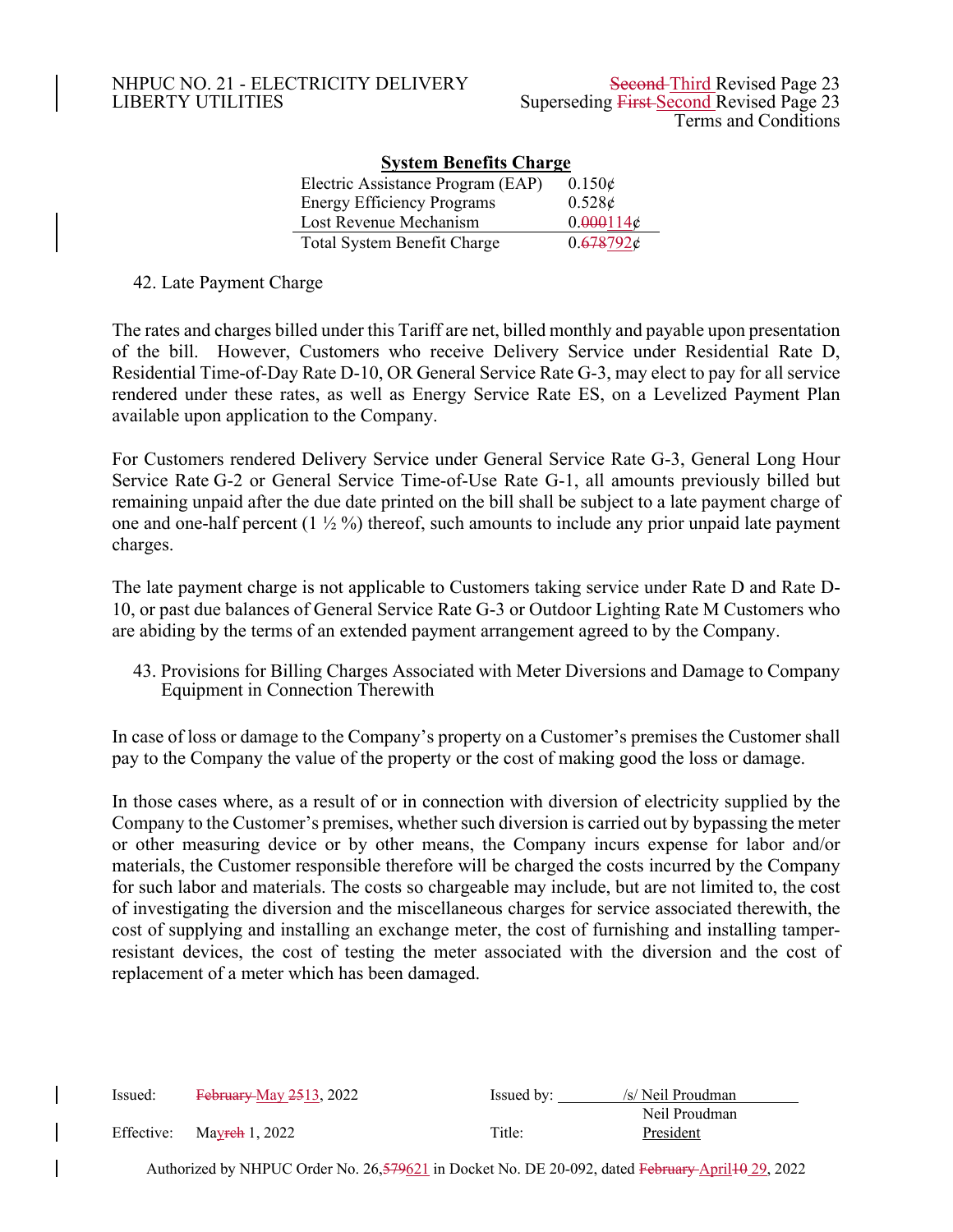Summary of Rates

Superseding Ninth Revised Page 126

# NHPUC No. 21 - ELECTRICITY<br>LIBERTY UTILITIES Superseding Ninth Revised Page 126

### RATES EFFECTIVE MARCH 1, 2022 FOR USAGE ON AND AFTER MARCH 1, 2022

|                           |                 |               |            |            |                           |           | Storm          |          |                                     |                 |         |                      |
|---------------------------|-----------------|---------------|------------|------------|---------------------------|-----------|----------------|----------|-------------------------------------|-----------------|---------|----------------------|
|                           |                 |               |            | <b>Net</b> |                           | Stranded  | Recovery       | System   | Electricity                         | <b>Total</b>    |         |                      |
|                           |                 | Distribution  | REP/       |            | Distribution Transmission | Cost      | Adjustment     | Benefits | Consumption                         | <b>Delivery</b> | Energy  | Total                |
| Rate                      | <b>Blocks</b>   | Charge        | <b>VMP</b> | Charge     | Charge                    | Charge    | Factor         | Charge   | Tax                                 | <b>Service</b>  | Service | Rate                 |
| D                         | Customer Charge | \$<br>14.74   |            | 14.74      |                           |           |                |          |                                     | 14.74           |         | $\mathbf S$<br>14.74 |
|                           | All kWh         | \$<br>0.06038 | $-0.00064$ | 0.06102    | 0.03703                   | (0.00080) |                | 0.00678  |                                     | 0.10403         | 0.11119 | $$-0.21522$          |
| Off Peak Water            |                 |               |            |            |                           |           |                |          |                                     |                 |         |                      |
| Heating Use 16            | All kWh         | \$<br>0.05213 | $-0.00064$ | 0.05277    | 0.03703                   | (0.00080) |                | 0.00678  |                                     | 0.09578         | 0.11119 | $$-0.20697$          |
| Hour Control              |                 |               |            |            |                           |           |                |          |                                     |                 |         |                      |
| Off Peak Water            |                 |               |            |            |                           |           |                |          |                                     |                 |         |                      |
| Heating Use 6             | All kWh         | \$<br>0.05310 | $-0.00064$ | 0.05374    | 0.03703                   | (0.00080) |                | 0.00678  |                                     | 0.09675         | 0.11119 | $$ -0.20794$         |
| Hour Control <sup>1</sup> |                 |               |            |            |                           |           |                |          |                                     |                 |         |                      |
| Farm                      | All kWh         | \$<br>0.05699 | $-0.00064$ | 0.05763    | 0.03703                   | (0.00080) | $\blacksquare$ | 0.00678  |                                     | 0.10064         | 0.11119 | \$0.21183            |
|                           | Customer Charge | \$<br>14.74   |            | 14.74      |                           |           |                |          |                                     | 14.74           |         | \$<br>14.74          |
| $D-10$                    | On Peak kWh     | \$<br>0.12809 | $-0.00064$ | 0.12873    | 0.02848                   | (0.00080) |                | 0.00678  |                                     | 0.16319         | 0.11119 | $$ -0.27438$         |
|                           | Off Peak kWh    | \$<br>0.00172 | $-0.00064$ | 0.00236    | 0.02848                   | (0.00080) |                | 0.00678  |                                     | 0.03682         | 0.11119 | $$ -0.14801$         |
|                           | Customer Charge | \$<br>444.70  |            | 444.70     |                           |           |                |          |                                     | 444.70          |         | \$<br>444.70         |
|                           | Demand Charge   | \$<br>9.43    |            | 9.43       |                           |           |                |          |                                     | 9.43            |         | $\mathbf S$<br>9.43  |
|                           | On Peak kWh     | \$<br>0.00603 | $-0.00064$ | 0.00667    | 0.02957                   | (0.00080) |                | 0.00678  |                                     | 0.04222         |         |                      |
|                           |                 |               |            |            |                           |           |                |          | Effective 2/1/22, usage on or after |                 | 0.20258 | $$ -0.24480$         |
|                           |                 |               |            |            |                           |           |                |          | Effective 3/1/22, usage on or after |                 | 0.13422 | $$ -0.17644$         |
|                           |                 |               |            |            |                           |           |                |          | Effective 4/1/22, usage on or after |                 | 0.08985 | $$ -0.13207$         |
|                           |                 |               |            |            |                           |           |                |          | Effective 5/1/22, usage on or after |                 | 0.07084 | $$ -0.11306$         |
|                           |                 |               |            |            |                           |           |                |          | Effective 6/1/22, usage on or after |                 | 0.07443 | $$ -0.11665$         |
| $G-1$                     |                 |               |            |            |                           |           |                |          |                                     |                 |         |                      |
|                           |                 |               |            |            |                           |           |                |          | Effective 7/1/22, usage on or after |                 | 0.08324 | $$ -0.12546$         |
|                           | Off Peak kWh    | \$<br>0.00178 | $-0.00064$ | 0.00242    | 0.02957                   | (0.00080) |                | 0.00678  |                                     | $-0.03797$      |         |                      |
|                           |                 |               |            |            |                           |           |                |          | Effective 2/1/22, usage on or after |                 | 0.20258 | $$ -0.24055$         |
|                           |                 |               |            |            |                           |           |                |          | Effective 3/1/22, usage on or after |                 | 0.13422 | $$ -0.17219$         |
|                           |                 |               |            |            |                           |           |                |          | Effective 4/1/22, usage on or after |                 | 0.08985 | $$ -0.12782$         |
|                           |                 |               |            |            |                           |           |                |          | Effective 5/1/22, usage on or after |                 | 0.07084 | $$ -0.10881$         |
|                           |                 |               |            |            |                           |           |                |          | Effective 6/1/22, usage on or after |                 | 0.07443 | $$ -0.11240$         |
|                           |                 |               |            |            |                           |           |                |          | Effective 7/1/22, usage on or after |                 | 0.08324 | $$ -0.12121$         |
|                           | Customer Charge | \$<br>74.11   |            | 74.11      |                           |           |                |          |                                     | 74.11           |         | \$<br>74.11          |
|                           | Demand Charge   | \$<br>9.48    |            | 9.48       |                           |           |                |          |                                     | 9.48            |         | \$<br>9.48           |
|                           | All kWh         | \$<br>0.00239 | $-0.00064$ | 0.00303    | 0.03418                   | (0.00080) |                | 0.00678  |                                     | $-0.04319$      |         |                      |
|                           |                 |               |            |            |                           |           |                |          | Effective 2/1/22, usage on or after |                 | 0.20258 | $$ -0.24577$         |
| $G-2$                     |                 |               |            |            |                           |           |                |          | Effective 3/1/22, usage on or after |                 | 0.13422 | $$ -0.17741$         |
|                           |                 |               |            |            |                           |           |                |          | Effective 4/1/22, usage on or after |                 | 0.08985 | $$ -0.13304$         |
|                           |                 |               |            |            |                           |           |                |          | Effective 5/1/22, usage on or after |                 | 0.07084 | $$ -0.11403$         |
|                           |                 |               |            |            |                           |           |                |          | Effective 6/1/22, usage on or after |                 | 0.07443 | $$ -0.11762$         |
|                           |                 |               |            |            |                           |           |                |          | Effective 7/1/22, usage on or after |                 | 0.08324 | $$ -0.12643$         |
|                           | Customer Charge | \$<br>17.03   |            | 17.03      |                           |           |                |          |                                     | 17.03           |         | \$<br>17.03          |
| $G-3$                     | All kWh         | \$<br>0.05398 | $-0.00064$ | 0.05462    | 0.03104                   | (0.00080) |                | 0.00678  |                                     | 0.09164         | 0.11119 | $$ -0.20283$         |
|                           | Customer Charge | \$<br>14.74   |            | 14.74      |                           |           |                |          |                                     | 14.74           |         | \$<br>14.74          |
| T                         |                 | \$<br>0.04871 | $-0.00064$ |            | 0.02795                   | (0.00080) |                | 0.00678  |                                     | 0.08328         |         | $$ -0.19447$         |
|                           | All kWh         | 17.03         |            | 0.04935    |                           |           |                |          |                                     |                 | 0.11119 |                      |
| V                         | Minimum Charge  | \$            |            | 17.03      |                           |           |                |          |                                     | 17.03           |         | \$<br>17.03          |
|                           | All kWh         | \$<br>0.05552 | $-0.00064$ | 0.05616    | 0.02456                   | (0.00080) |                | 0.00678  |                                     | 0.08670         | 0.11119 | $$ -0.19789$         |

<sup>1</sup> Rate is a subset of Domestic Rate D

Issued by: /s/Neil Proudman<br>Neil Proudman Dated: February 25, 2022 Neil Proudman Neil Proudman Neil Proudman Neil Proudman Neil Proudman Neil Proudman Neil Proudman Effective: <del>March 1, 2022</del> Title: President

Authorized by NHPUC Order No. 26,579 in Docket No. DE 20-092, dated February 10, 2022